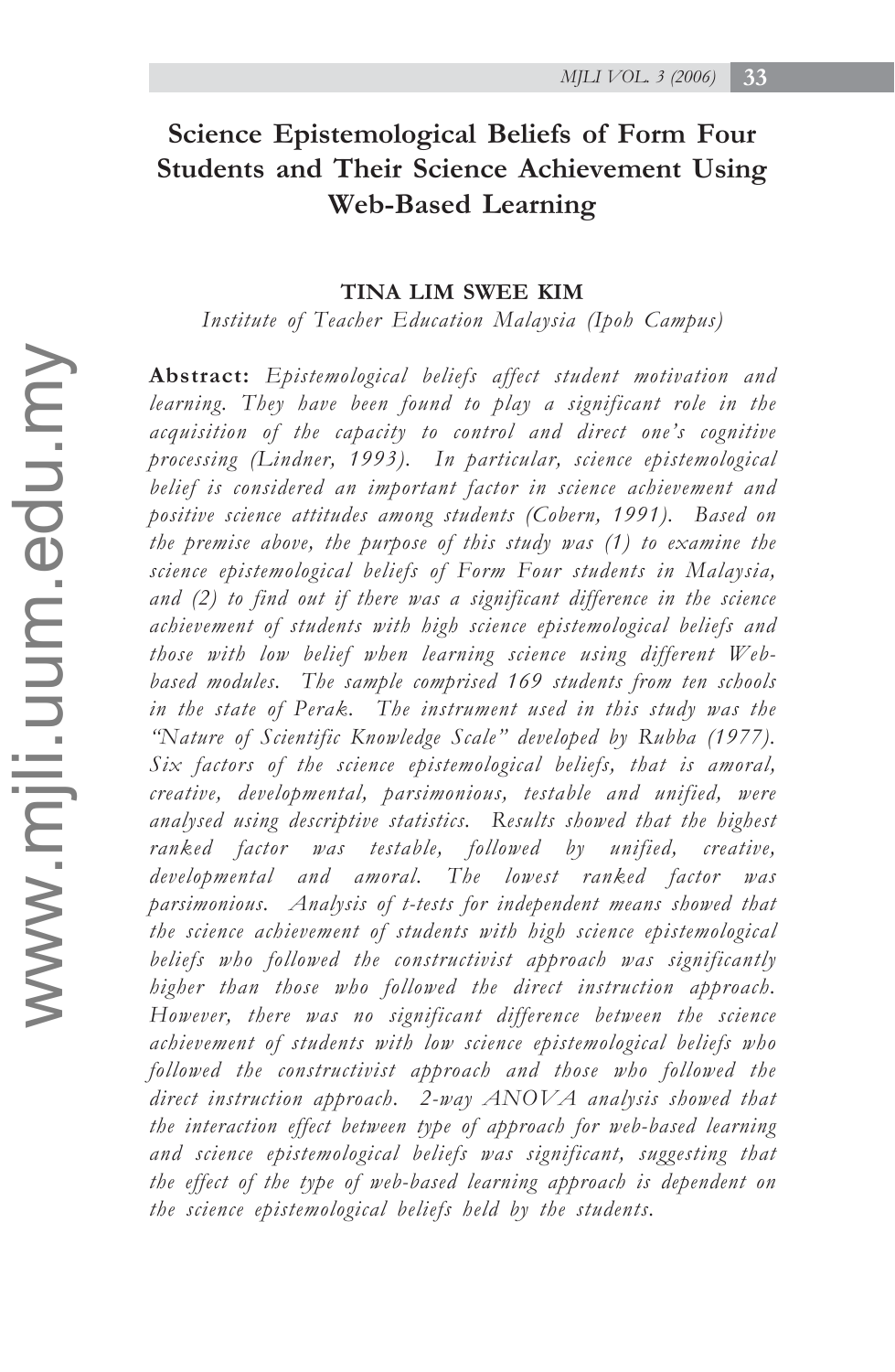# **INTRODUCTION**

What makes some students better achievers in science than others? What is the effect of learning approach on students' science achievement? The body of literature available indicates that the answer to that question is neither simple nor fixed. Throughout the years where science education has developed and progressed in different countries, numerous factors have been researched and the findings are that they are varied and some are inter-related. One of the areas science educators have increasingly been concerned about, and that has developed significantly over the past three decades, is the epistemological beliefs held by learners and how they affect learning. Among other factors that have been examined are self-efficacy beliefs, achievement goal orientation, motivation, attitude toward science, choice of learning strategy, learning styles, and locus of control.

# **REVIEW OF RELATED LITERATURE**

#### **Definition of Epistemological Belief**

Literature gives a varied definition of personal epistemological beliefs, depending on the type of study conducted. Schreiber (2004) noted that research on students' epistemological beliefs has grown significantly together with the development of models of epistemological beliefs. While some studies focus on beliefs about knowing and learning, others focus on the nature of knowledge. With regards to this, Schommer-Aikins, Mau, Brookhart and Hutter (2000) emphasized that while there appears to be a debate over the inclusion of learning beliefs as part of personal epistemology, both beliefs about learning and beliefs about knowledge seem to have a critical impact on student learning. In general, epistemological beliefs that focus on the nature of knowledge include beliefs about the origin of knowledge, the formation of knowledge and the characteristics of knowledge (Saunders, Cavallo & Abraham, 1999). According to Pajares (1992), personal beliefs are constructed from experience and used to interpret new experiences and information, and to guide subsequent action.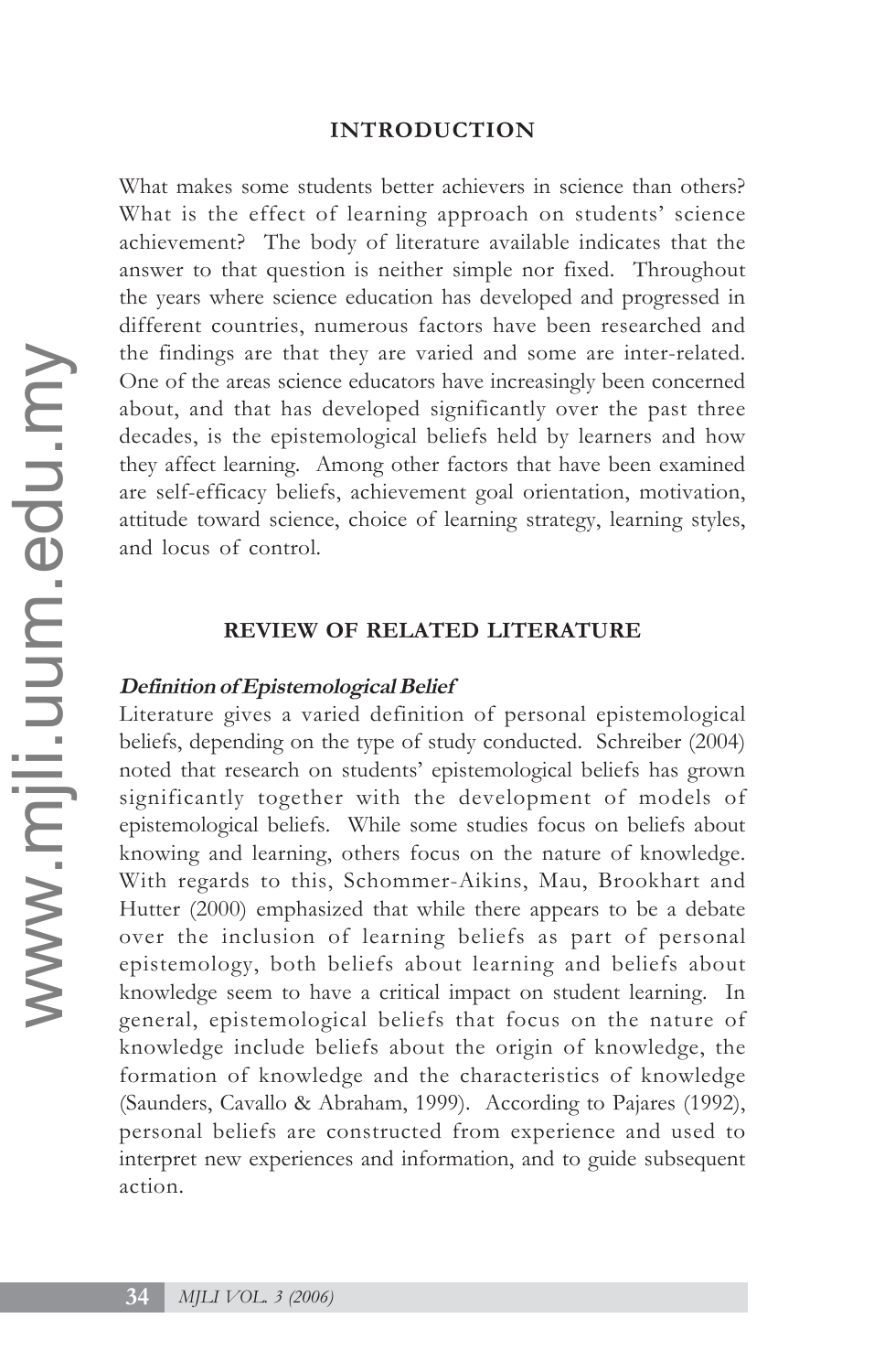To date, extensive studies have been conducted to examine epistemological beliefs of both teachers and students in school subject areas such as science, mathematics and history. But, as Elder (1999) pointed out, there seems to be a lack of agreement in its definition even when one refers to epistemological beliefs in a particular subject area. Currently, a point of common understanding however is that beliefs are multi-dimensional and complex rather than uni-dimensional in nature (Schommer, 1994; Schommer-Aikins, Mau, Brookhart & Hutter, 2000). Besides that, an important point to note is that beliefs can be thought of independently, as well as together (Schreiber, 2004).

In this study, science epistemological beliefs refer to beliefs about the nature of scientific knowledge as proposed in the model developed by Rubba and Anderson (1978). The six factors identified are amoral (scientific knowledge itself cannot be judged as morally good or bad), creative (scientific knowledge is partially a product of human creativity), developmental (scientific knowledge is tentative), parsimonious (scientific knowledge attempts to achieve simplicity of explanation as opposed to complexity), testable (scientific knowledge is capable of empirical test), and unified (the specialized sciences contribute to interrelated network of laws, theories, and concepts).

# **Epistemological Beliefs and How Students Learn**

Studies on the relationship between students' epistemological beliefs and their academic performance are well established and on-going (Filisetti & Fives, 2003). A review of literature by Schommer (1994) revealed that "epistemological beliefs may either help or hinder learning" as the beliefs "affect the degree to which individuals: (a) actively engage in learning, (b) persist in difficult tasks, (c) comprehend written material, and (d) cope with illstructured domains" (p. 302). She believed that these attributes play a crucial role in higher-level learning. Roulet (1998) further suggested that epistemological beliefs play a major role in the organisation and interpretation of one's knowledge.

In discussing self-regulated learning, Lindner (1993) stressed that epistemological beliefs interact dynamically with five other components, that is, motivational set, metacognition, learning strategies, contextual sensitivity and environmental control, in affecting the acquisition of the capacity to control and direct one's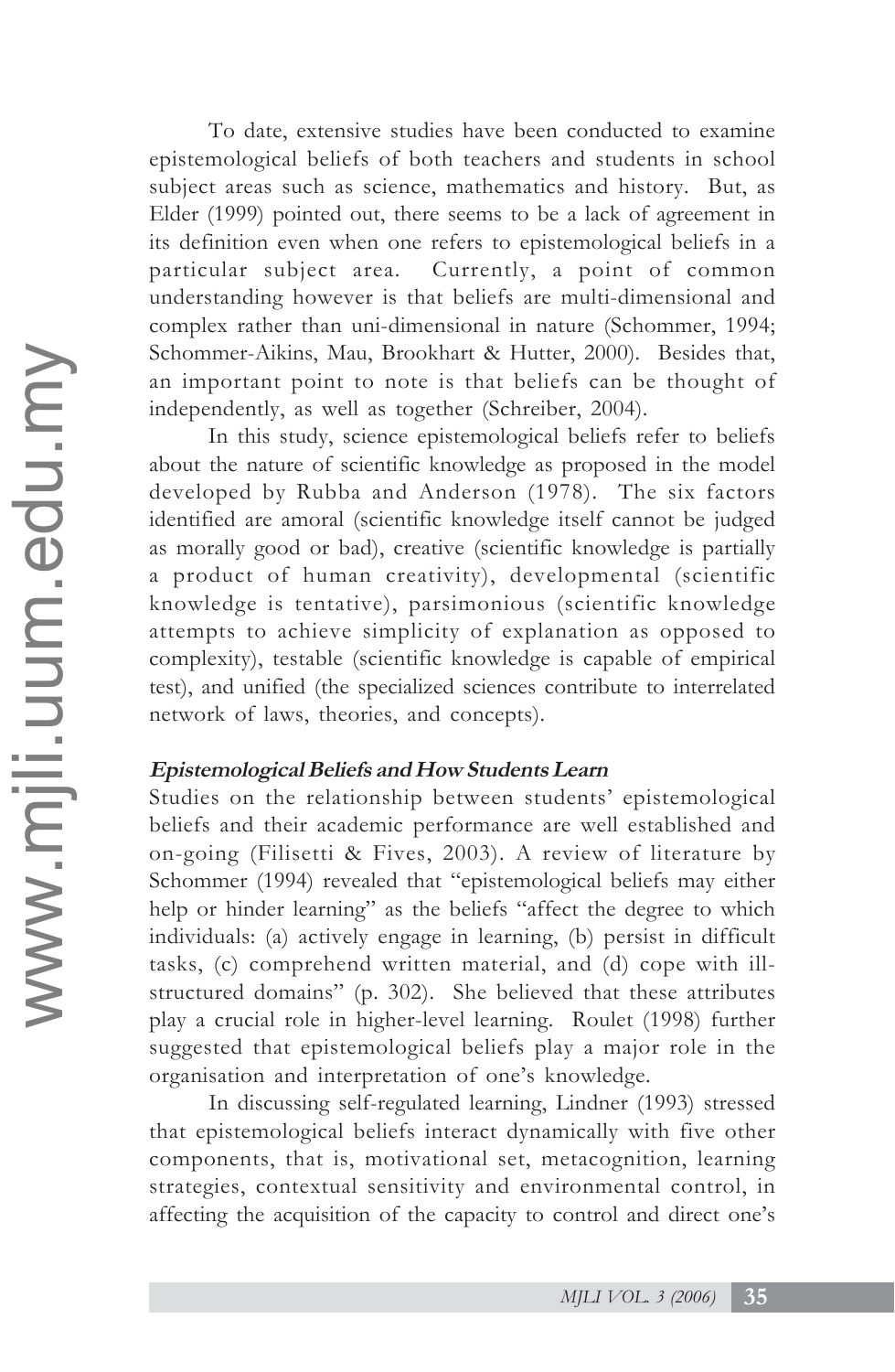cognitive processing. Hofer (2001) also found that epistemological beliefs affect student learning on the whole because they affect student motivation and the choice of strategy used in learning tasks.

Specifically in the case of learning science, Saunders, Cavallo and Abraham (1999) stated that a person's science epistemological beliefs may affect how a person approaches the task of learning. A student who believes that science knowledge consists of isolated, factual information is likely accept 'facts' without questioning and memorize 'facts' without concern for understanding. On the other hand, a student who believes that science knowledge is complex is more likely to keep an open mind to new information and may exert more effort in understanding and connecting what has been taught. Therefore, if one were to compare the thinking that occurs in students with 'naive' beliefs to the ones with 'sophisticated' beliefs, one might say that the latter is of a higher order. Consequently this affects the student's achievement in science (Roth & Roychoudhury, 1994; Saunders et al., 1999; Schommer-Aikins et al., 2000). Meanwhile, studies on how epistemological beliefs affect conceptual understanding and conceptual change have also been well documented (Qian & Alvermann, 1995; Qian & Alvermann, 2000). Findings show that students with 'naive' epistemological knowledge may not be able to obtain an integrated understanding on science concepts. According to them, having high science epistemological knowledge facilitates conceptual understanding and conceptual change. Similar findings are also documented in Songer and Linn's (1991) research on the relationship between a student's science epistemological knowledge and the degree to which he/she integrates knowledge.

# **Science Teaching and Learning**

Traditional science teaching which is based on an objectivist view of knowing and learning emphasizes direct transmission of 'truths' where the teacher is the 'sage on the stage', and students are generally passive receivers of knowledge and emphasis is on getting the 'right' answers (Roth & Roychoudhury, 1994). According to Joyce, Weil and Showers (1992), this is very much a behaviourist approach whereby the teaching-learning process follows the stimulus-response-reinforcement pattern. The teacher is the key figure in the classroom. The learning environment is, therefore,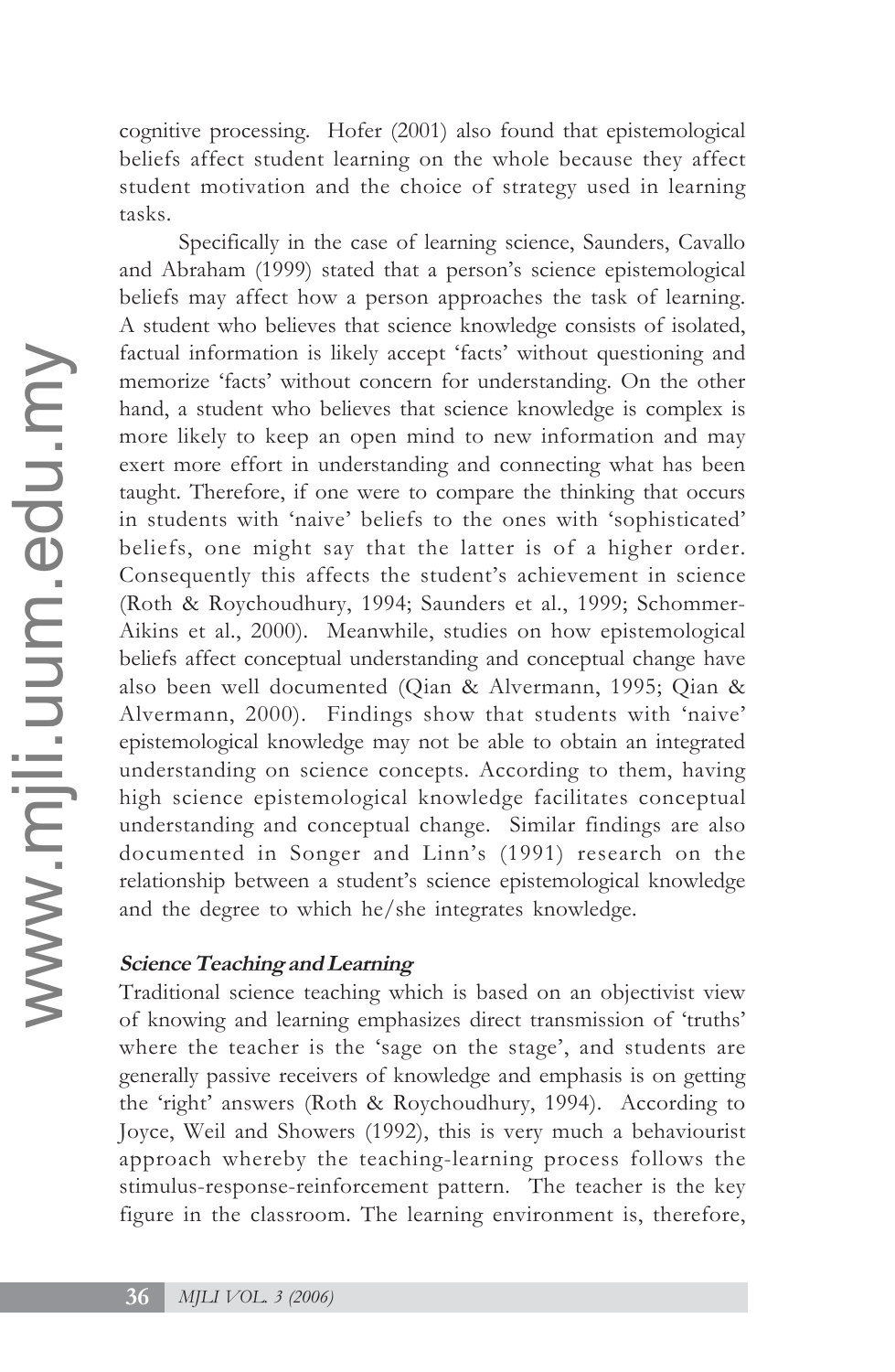highly structured with much emphasis on the teacher handing out tasks for students to do, after explaining the relevant concepts.

In contrast to that, constructivist science classrooms are said to better resemble actual realities in science in that knowledge is obtained through the interpretation of data and negotiation of meaning from classroom experiences. Learning involves social interaction, use of authentic tasks and primary sources of materials that incorporate multiple perspectives. It also encourages reflection and social negotiations in constructing meaning in learning environments that reflect the complexity of the real world (Jonassen, 1994; Honebein, 1996).

The body of literature on the effect of various approaches on science achievement seem to give varied views on the effectiveness of the direct instruction approach as compared to other approaches, including the constructivist approach. Reviews conducted by Brophy and Good (1987) and Sipe (1995) seem to indicate that direct instruction is more effective than other methods. Other studies suggest that the constructivist approach helps students to understand scientific concepts more deeply and to remember them better (Gatlin, 1998; Morris, 1998; Christianson, 1999; Miller, 1999).

# **Web-based Learning Environments**

With the current development in the use of the Internet for teaching and learning purposes, science educators now have the option of incorporating web-based learning. As in the traditional face-toface mode, there are also a variety of ways to use the web for teaching and learning. It ranges from the objectivist type where students read notes and answer questions topic after topic (where links are linear), to the other end of the continuum where students obtain knowledge from multiple sites and are required to synthesize, analyse, and evaluate information obtained (as in referential type of hypertext or hypermedia).

However, the Web, with its special attributes such as synchronous and asynchronous communication tools, better fits a more constructivist type of learning environment. It enables students to collaborate with each other and also to communicate with experts in the field of study. Time and distance do not present any barrier or constraint to the learning process. Further, it allows the learner to decide the direction, pace and sequence of learning (Jamaludin, 1999).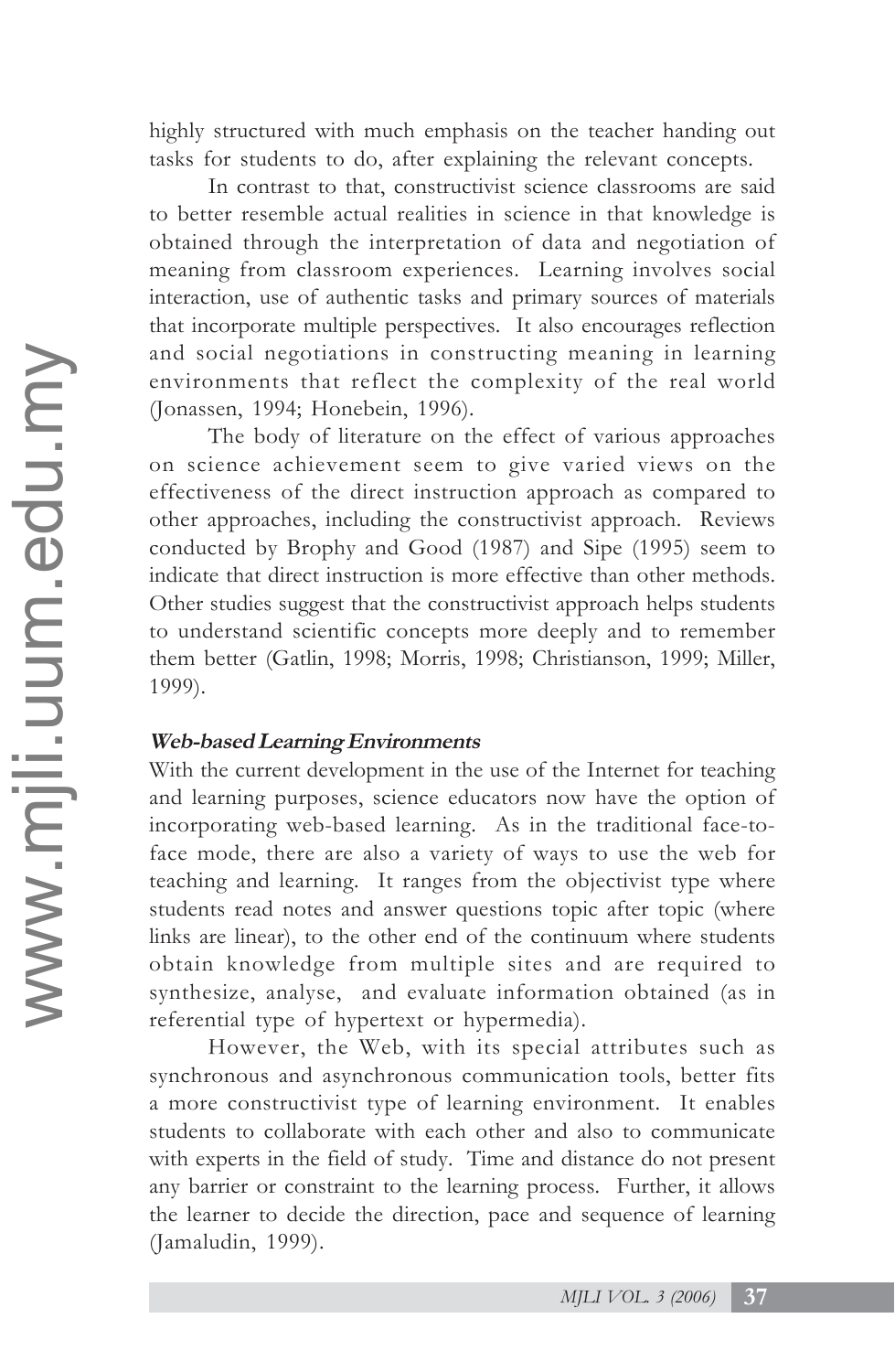Reeves (1998) noted that the advantage of using a constructivist approach in science learning involving computer technology is that complex cognitive learning strategies are activated. This enables the learner to be actively involved in constructing and restructuring knowledge, not just reproducing knowledge. Student learning therefore is active and at a higher order.

A meta-analysis conducted by Chen and Rada (1996) on eighteen research papers examining the interaction between learners and different forms of hypertext in experimental designs showed that hypertext does not have any significant advantage over other types of media. However, other studies have reported an increase in academic achievement among students who engage in complex and ill-structured hypertext learning environments (Jacobson & Spiro, 1995; Bills, 1997; Chen, 1998; Hueth, 1998).

In summary, the literature suggests that it is important and worthwhile to seriously consider designing science learning environments that take into consideration students' science epistemological beliefs. Further, Web-based learning offers instructional designers greater flexibility in incorporating various approaches to suit different types of students and to achieve different learning outcomes.

# **PURPOSE OF THE STUDY**

The purposes of this study were to examine:

- (1) the science epistemological beliefs of Form Four(10th grade) science students,
- (2) differences in the science achievement of students with high science epistemological beliefs and those with low beliefs when learning science using different Web-based modules, and
- (3) the main and interaction effects of web-based learning approach and type of science epistemological beliefs.

Understanding the influences on students' performance is one of the primary concerns of educational research (Filisetti & Fives, 2003). Since epistemological beliefs have been recognised as an important factor in science achievement, it is hoped that findings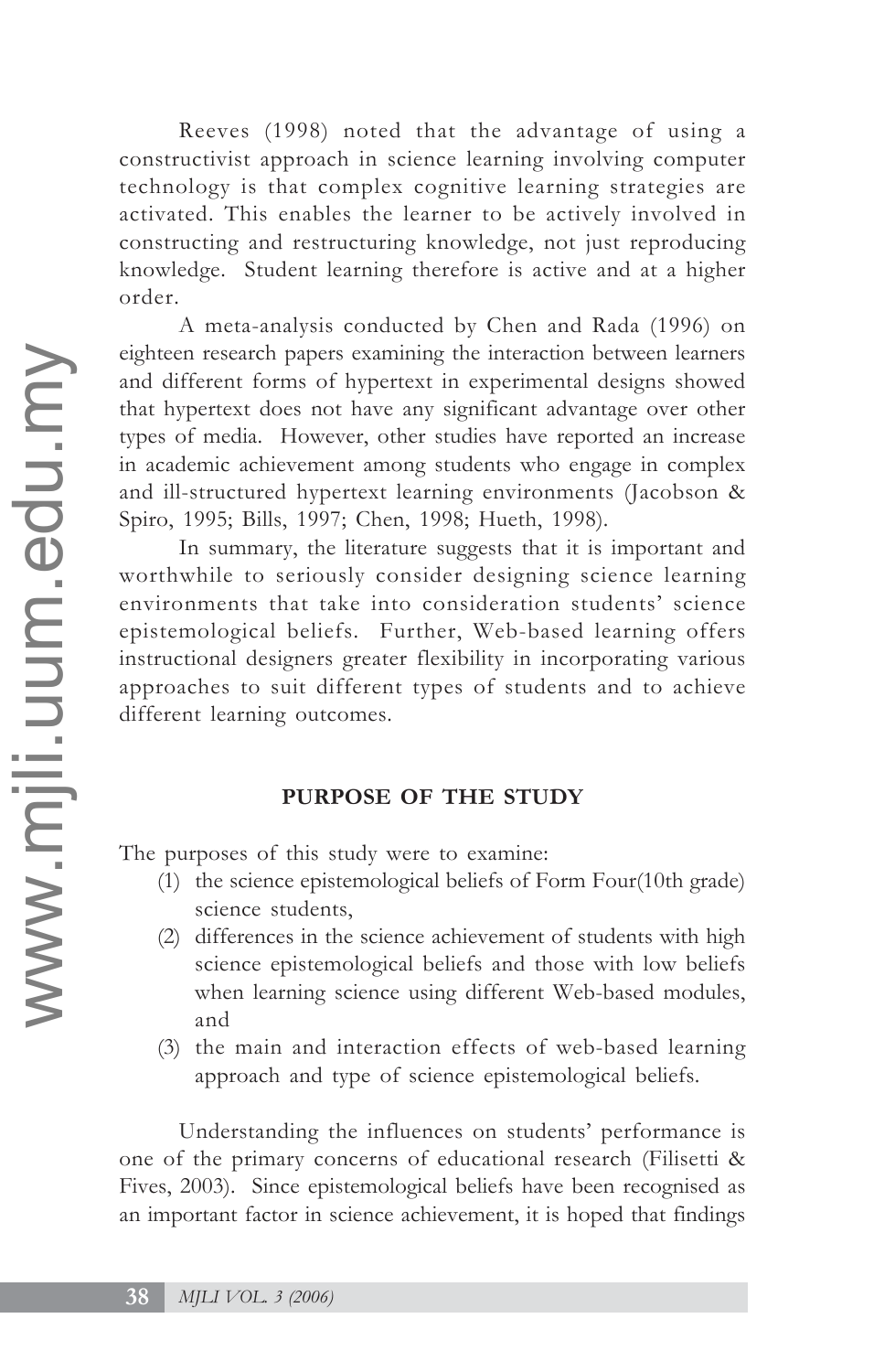of this study would give science educators a better insight into the profile of epistemological beliefs held by Form Four students in the science stream. In addition to that, findings would help place the relative effect of different approaches in web-based learning on students with different science epistemological beliefs.

#### **METHODOLOGY**

#### **Research Design**

The study utilised a quasi-experimental 2 X 2 pre-test-post-test factorial design. The dependent variable investigated is the science achievement of Form Four students, the independent variable is the web-based learning approach and the moderator variable is science epistemological beliefs. The treatment involved the use of web-based modules to learn science. One approach was the direct instruction approach while the other was the constructivist approach. The students were allowed to access the modules only during school hours under the supervision of the researcher. The time taken to finish the modules was five to six hours over a period of four weeks for the direct instruction approach and seven to eight hours for the constructivist approach. Science epistemological beliefs was categorised into two groups that is high science epistemological beliefs and low science epistemological beliefs.

The research paradigm is as shown below:

$$
\begin{array}{ccccc}\nO_i \hat{a} & X_i & \hat{a} & O_2 \\
O_j \hat{a} & X_2 & \hat{a} & O_4\n\end{array}
$$

where  $O_1$  and  $O_3$  are pre-tests and  $O_2$  and  $O_4$  are post-tests;  $X_1$ represents the direct instruction approach for web-based learning and  $X$ <sub>2</sub> represents the constructivist approach.

The 2 X 2 factorial design utilized is as shown below:

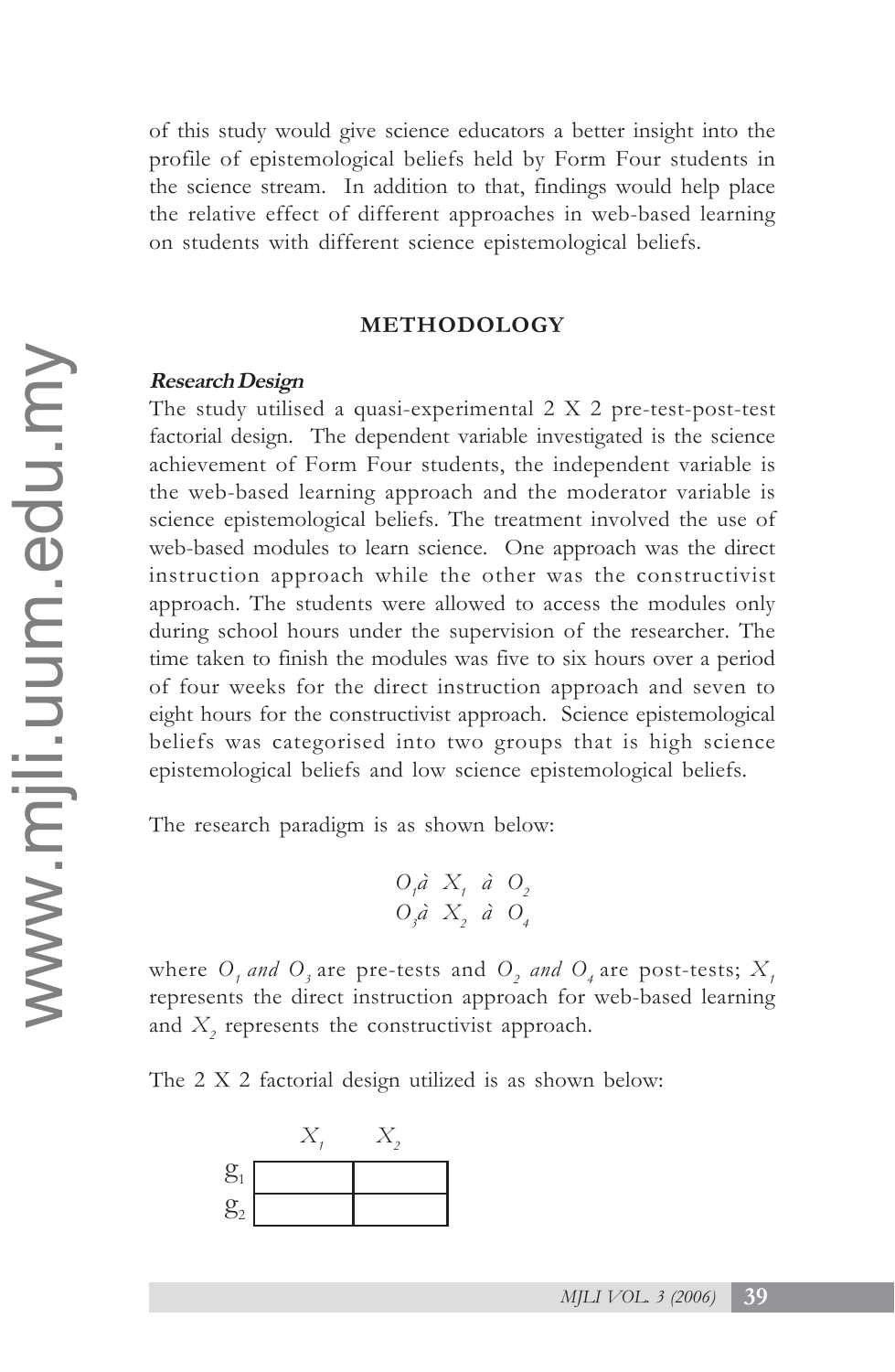where *X* represents the type of treatment and g represents the moderator variable that is epistemological beliefs.

# **Research Questions**

The research questions in this study were:

- (1) How do the various factors of the science epistemological beliefs rank among Form Four science students?
- (2) Using web-based learning, what is the effect of the constructivist approach as opposed to the direct instruction approach on the science achievement of students with different science epistemological beliefs?
- (3) What is the effect of the type of approach for web-based learning and science epistemological beliefs on students' science achievement?

Null hypotheses were formulated and tested for research question (2)

# **Sample**

The sample comprised 169 Form Four students from ten schools in the state of Perak. They were basically from two types of school, that is, boarding schools and day schools. All schools were chosen based on the availability of computer laboratories and Internet access facilities. In order to fulfil the requirements of the quasi-experimental research design, the schools were matched so that the samples for the two groups were equivalent in terms of students' academic ability as indicated by their Form Three standardized national examination, *Penilaian Menengah Rendah,* results. The vast difference in academic achievement of students from the boarding schools and the day schools will later be observed in the findings as large S.D. values were obtained in the science achievement test conducted.

# **Development of Web-based Modules**

The web-based modules were based on the following topics taken from the upper secondary Biology syllabus: (1) Cell Biology, (2) Genetics, (3) Cell Division, and (4) Biotechnology. Issues in the biotechnology field such as human cloning and genetically modified food were incorporated in the modules. Content for the two treatment groups was the same; the only difference was the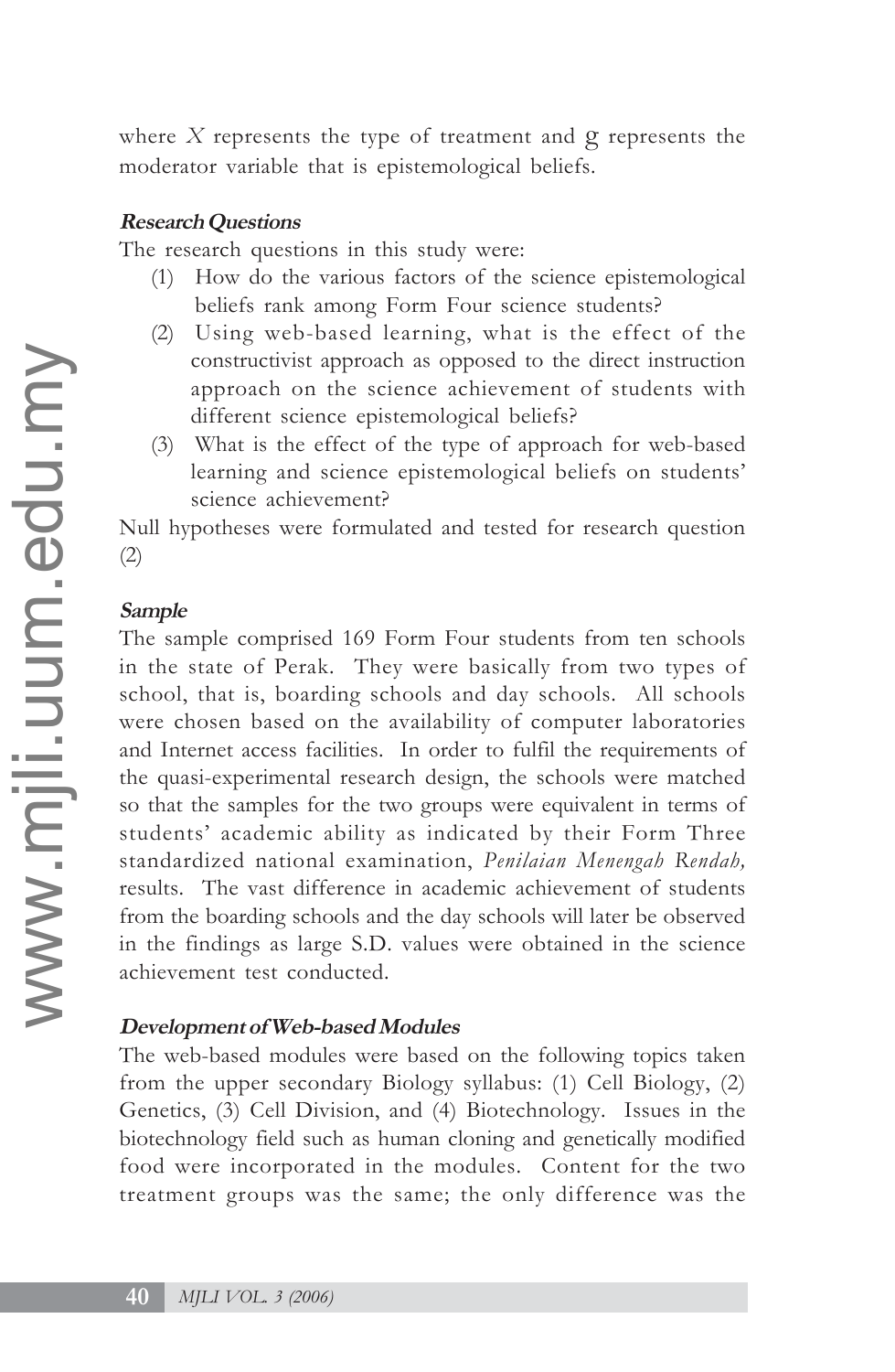approaches, that is, one was based on the direct instruction approach and the other on the constructivist approach.

The direct instruction module involved the following sequence: (1) the orientation phase using an advanced organiser to present topics, (2) presentation of concepts from simple to complex, (3) guided practice and (4) free practice. The hyperlinks were linear in nature. On the other hand, the constructivist module had the following attributes: (1) the orientation phase using current issues in biotechnology, (2) questions posed to get students to give their opinions on issues being discussed, (3) multiple perspectives on issues, and (4) links to basic concepts in context to issues discussed (knowledge-in-context or 'just-in-time learning). The type of hyperlink used was the referential type to give students a greater control over the sequence of learning. Two threaded asynchronous discussions were included whereby students could post their opinions anonymously online and also reply to other students' responses.

The differences in interface design were minimised by ensuring both modules had the same navigation buttons and option to send e-mail to the teacher. The surface design characteristics that were maintained for both modules include background colour, font size and colour, and the type and total number of images. Three educational multimedia developers checked the prototype modules in terms of screen design while three experienced science teachers validated the content. Based on feedback obtained, the modules were improved content wise and presentation wise. Beta testing was carried out using students from the same age group. From observations, student logs and interviews conducted, further improvements were made to the modules before they were used in the actual study.

# **Instrumentation**

The 'Nature of Scientific Knowledge Scale' (NSKS) developed by Rubba (1977) was used to measure the students' science epistemological beliefs. The questionnaire is paper and pencil based containing 48 items with a five-point Likert scale. There are eight items in each of the six sub-scales, that is, amoral, creative, developmental, parsimonious, testable and unified. Out of the eight items in each sub-scale, four are positively worded while the other four are negatively worded. To obtain scores, the responses for negatively worded items were recoded accordingly.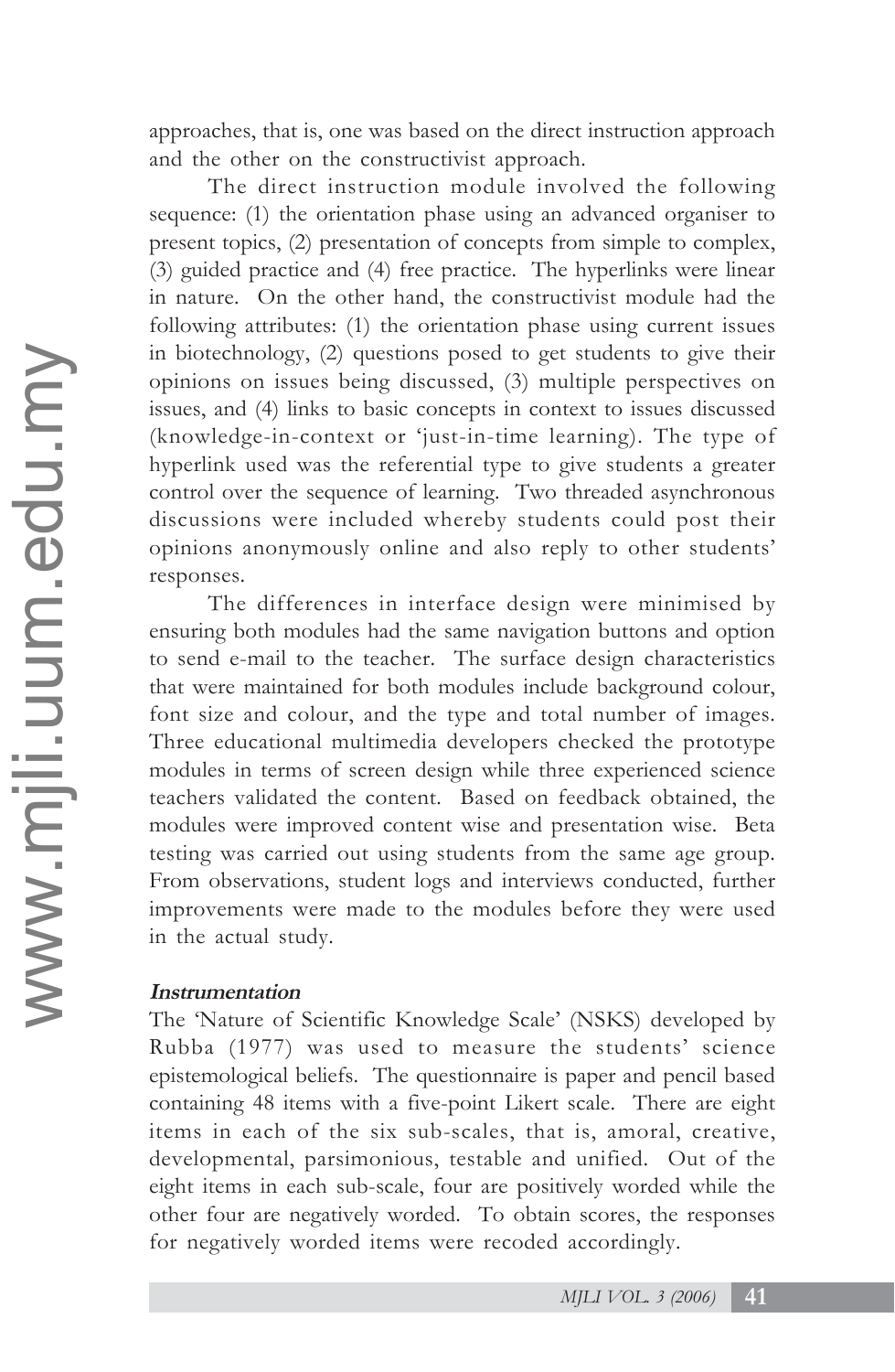The minimum score for each sub-scale is 8.00 while the maximum score is 40.00. The minimum total score is 48.00 and the maximum is 240.00. As the neutral score is 144.00, a student who obtains a score that is less than the neutral score is deemed to possess low science epistemological beliefs while the students who scores higher than the neutral score is considered to have high science epistemological beliefs.

According to Rubba (1977), the content validity of this scale was established by a panel comprising nine experts in their own fields, that is, two science philosophers, two science educators, two scientists, two upper secondary school teachers and a psychometric consultant. The reliability of the NSKS has been extensively tested using student samples from grades nine to sixteen. The alpha coefficient of the scale is given in Table 1.

| Sample                  | N   |      |
|-------------------------|-----|------|
| Grade 9 General Science | 101 | 0.65 |
| Grades 9–10 Biology     | 311 | 0.74 |
| Grades 10-11 Chemistry  | 111 | 0.74 |
| Grades 11-12 Physics    | 36  | 0.77 |

**Table 1.** *Reliability coefficient of the NSKS*

The questionnaire used in this study was a Bahasa Melayu version, translated and tested by Norjoharudeen (1996). The reliability of the Bahasa Melayu version was established to have a coefficient of +.87 using the test-retest method. The alpha computed for this study was +.78.

The students' science achievement was measured using a written test that comprised 25 multiple-choice questions (50 percent of the total marks) and two essay-type questions (50 percent of the total marks). The total mark in this study was 100. An expert biology teacher and two experienced biology teachers validated the test, which covered all topics in the web-based modules. The value for Cronbach's alpha for the multiple-choice part was .71. The difficulty index for the questions ranged from .33 to .80 while the discrimination index ranged from .30 to .90. The multiple choice questions tested the three lower levels in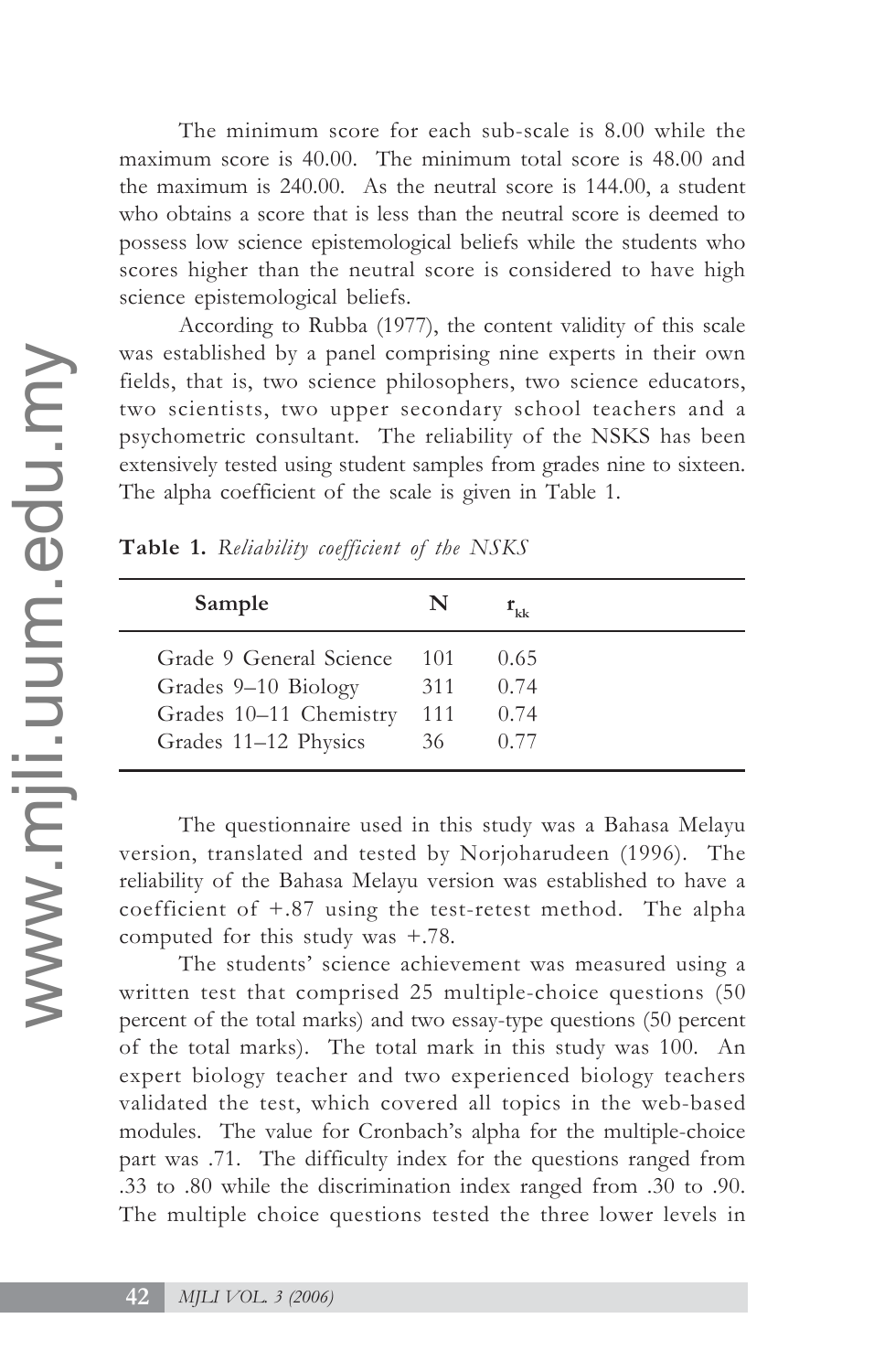Bloom's cognitive domain that is, knowledge, understanding and application whereas the two essay type questions tested the students' ability to analyse, synthesize and evaluate knowledge. The essaytype questions were marked by two teachers with experience in marking the Biology paper at the Form Five standardized national examination (SPM) level. The inter-rater reliability was .85. The same questions were used for both pre-test and post-test and the science achievement was measured using the gain score. The test was conducted one week after treatment and the time allocated was one and a half hours.

# **Data Analysis**

Descriptive statistics was used to examine the students' science epistemological beliefs. In order to rank the six factors for science epistemological beliefs, the mean and standard deviation for each factor were obtained. T-test for independent means was used to test the research hypotheses. Since the samples were homogenous as obtained from Levene's test for equality of variances, t-test for pooled samples was used. Two-way ANOVA was used to test the significance of the main and interaction effects of the treatment together with science epistemological beliefs on the science achievement of the Form Four students.

# **FINDINGS AND DISCUSSION**

# **Rank Order of Science Epistemological Beliefs**

| <b>Science</b><br>epistemological belief | Mean  | Standard deviation |  |  |  |
|------------------------------------------|-------|--------------------|--|--|--|
| Testable                                 | 32.29 | 3.29               |  |  |  |
| Unified                                  | 31.49 | 3.87               |  |  |  |
| Creative                                 | 27.55 | 4.94               |  |  |  |
| Developmental                            | 25.94 | 3.72               |  |  |  |
| Amoral                                   | 24.71 | 4.37               |  |  |  |
| Parsimonious                             | 24.35 | 3.53               |  |  |  |

**Table 2.** *Rank order of science epistemological beliefs*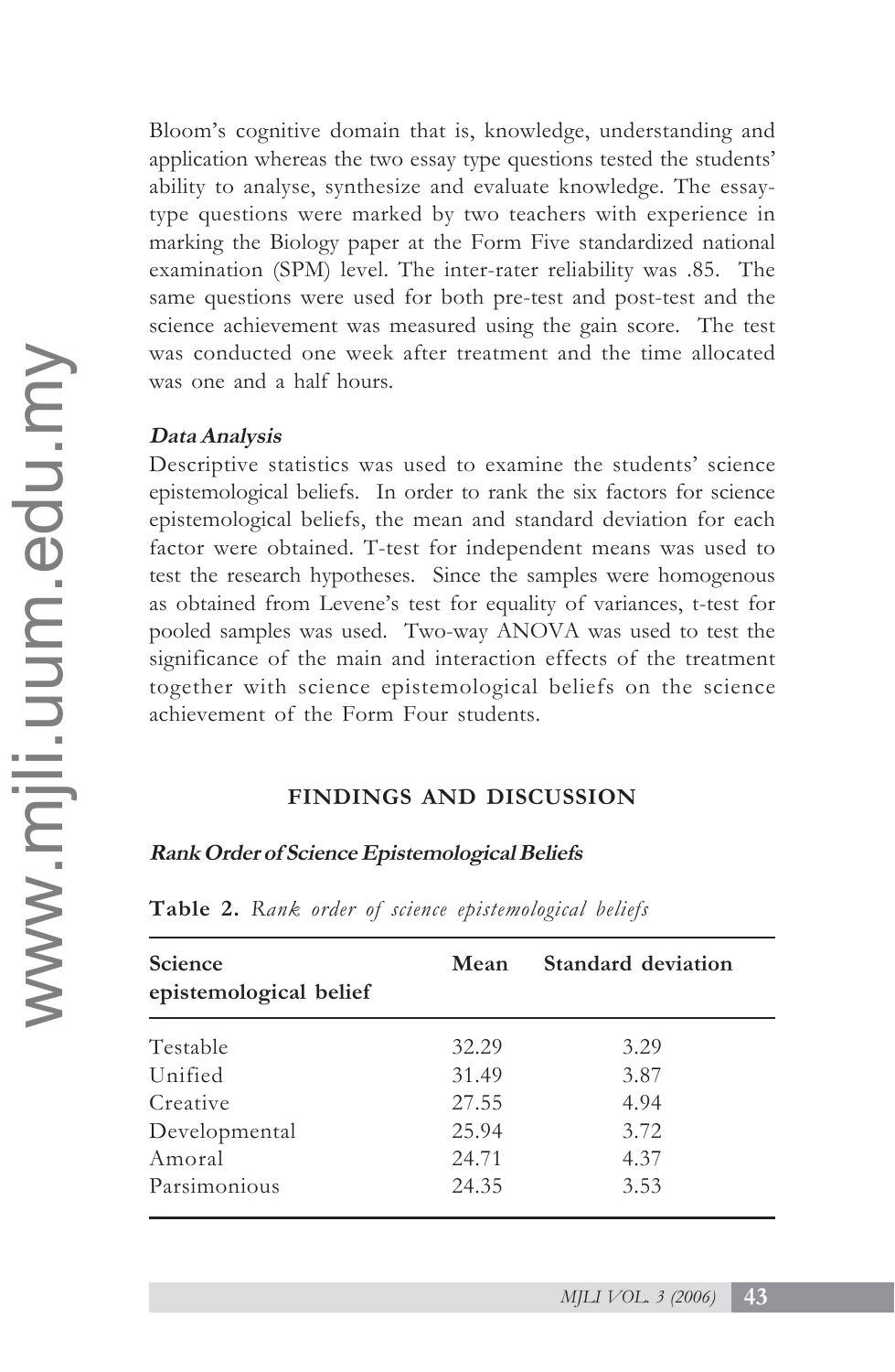The science epistemological beliefs of the Form Four science students are shown in Table 2. Results showed that the highest ranked factor was 'testable', followed by 'unified', 'creative', 'developmental' and 'amoral'. The lowest ranked factor was 'parsimonious'.

The finding that 'testable' ranked highest suggests that the students have been well-exposed to the use of science experiments during the course of their studies and that they strongly believe that scientific knowledge is capable of empirical testing. This is in line with scientists' belief that in order to make a genuine scientific claim, the claim must be testable by public observational experience. The high ranking accorded to the factor 'unified' shows that the students consider the structure of scientific knowledge to be coherent and inter-related rather than disparate, weakly connected pieces of knowledge. The lowest ranking obtained for the factor 'parsimonious' showed that the students in this study do not ascribe much to the notion that scientific knowledge attempts to achieve simplicity of explanation.

# **The Effect of Type of Web-based Learning on Science Achievement of Students with High Epistemological Beliefs**

| Treatment                              | $\mathbf n$ |      |  | mean S.D. t df Sig (2-tailed) |
|----------------------------------------|-------------|------|--|-------------------------------|
| Constructivist 64 20.98 8.85 4.664 125 |             |      |  | $.000*$                       |
| Direct instruction 63 13.76            |             | 8.60 |  |                               |

**Table 3.** *T-test of science achievement of students with high epistemological beliefs*

\* Significant at p <.05

As seen in Table 3, the t-value obtained was  $4.664$  (p $\leq$ .05). There is a significant difference between the mean for science achievement of students with high epistemological beliefs who followed the constructivist approach as compared to those who followed the direct instruction approach. The mean for 64 students who followed the constructivist approach was  $20.98$  (S.D. = 8.85) while the mean for 63 students who followed the direct instruction approach was 13.76 (S.D.  $= 8.60$ ). The effect size was calculated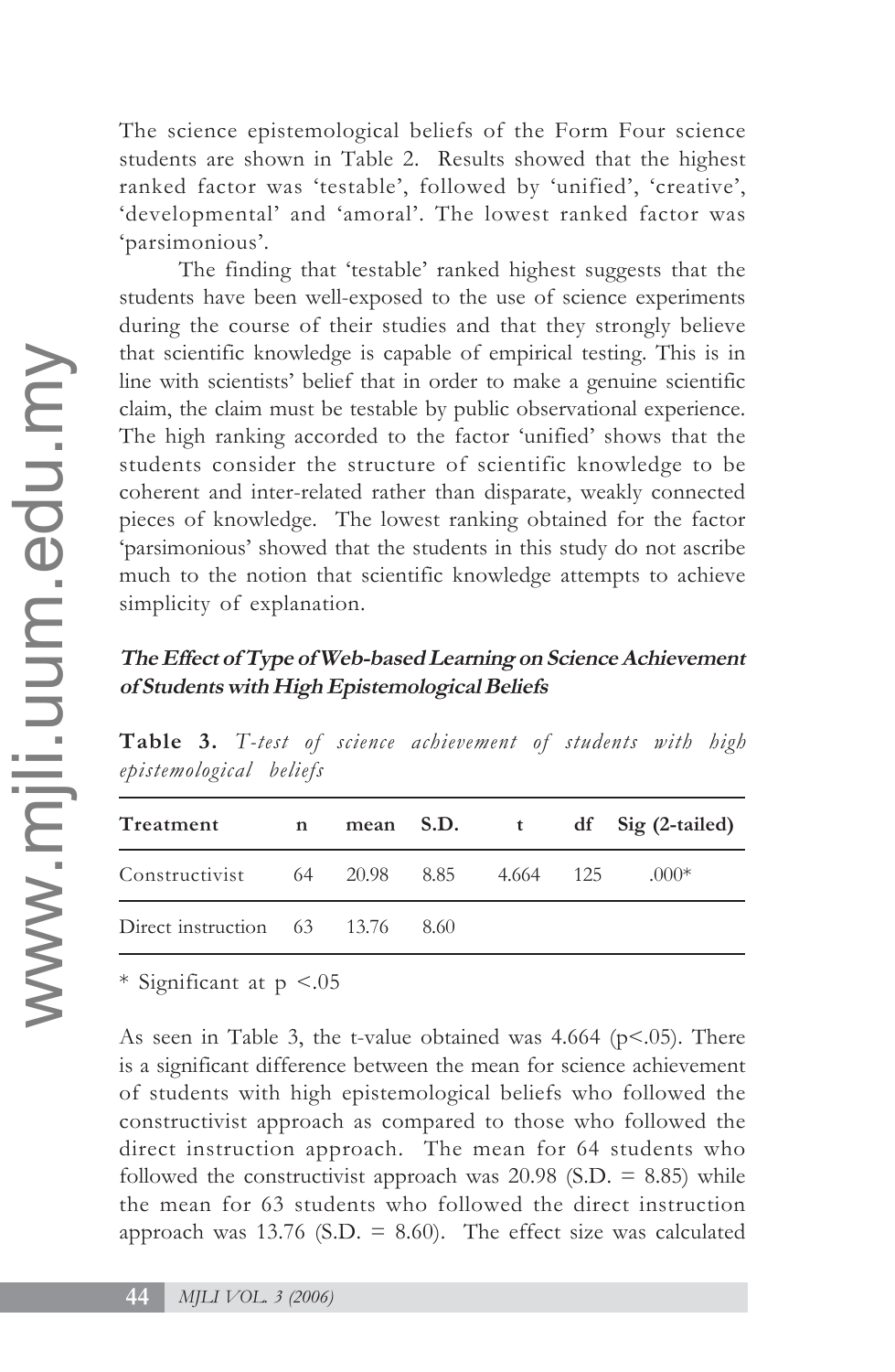based on the formula *SDdirectinstruction meanconstructivist*−*meandirectinstruction*

as given by Joyce *et al.* (1992). The value obtained was 0.84, which is considered to be large. One could therefore say that there is strong evidence to show that high epistemological beliefs students who follow the constructivist web-based learning approach have a higher science achievement than those who follow the direct instruction approach.

# **The Effect of Type of Web-based Learning on Science Achievement of Students with Low Epistemological Beliefs**

| Treatment                             |  |  |  |  |  | n mean S.D. t df Sig (2-tailed) |  |  |
|---------------------------------------|--|--|--|--|--|---------------------------------|--|--|
| Constructivist 16 18.20 8.20 1.072 39 |  |  |  |  |  | .290                            |  |  |
| Direct instruction 26 15.23 8.73      |  |  |  |  |  |                                 |  |  |

**Table 4.** *T-test of science achievement of students with low epistemological beliefs*

As seen in Table 4, there is no significant difference between the mean in science achievement of students with low epistemological beliefs who followed the constructivist approach when compared to the mean for those who followed the direct instruction approach. The mean for those who followed the constructivist approach was  $18.20$  (S.D. = 8.20) while the mean for those who followed the direct approach was  $15.23$  (S.D. = 8.73). The effect size obtained was 0.34, which may be considered small.

However, a point to note here is that the sample sizes for the two groups were not equal and also less than 30, therefore, the findings obtained should be interpreted with caution. The probability of a Type II error (of not rejecting the null hypothesis when it is in fact false) occurring is possible due to small sample sizes.

Findings of the analysis of variance for web-based learning approach and science epistemological beliefs are as shown in Table 5. The F-value obtained for type of approach is significant, that is, F (1, 164) = 10.085, p < .05. However, the F-value obtained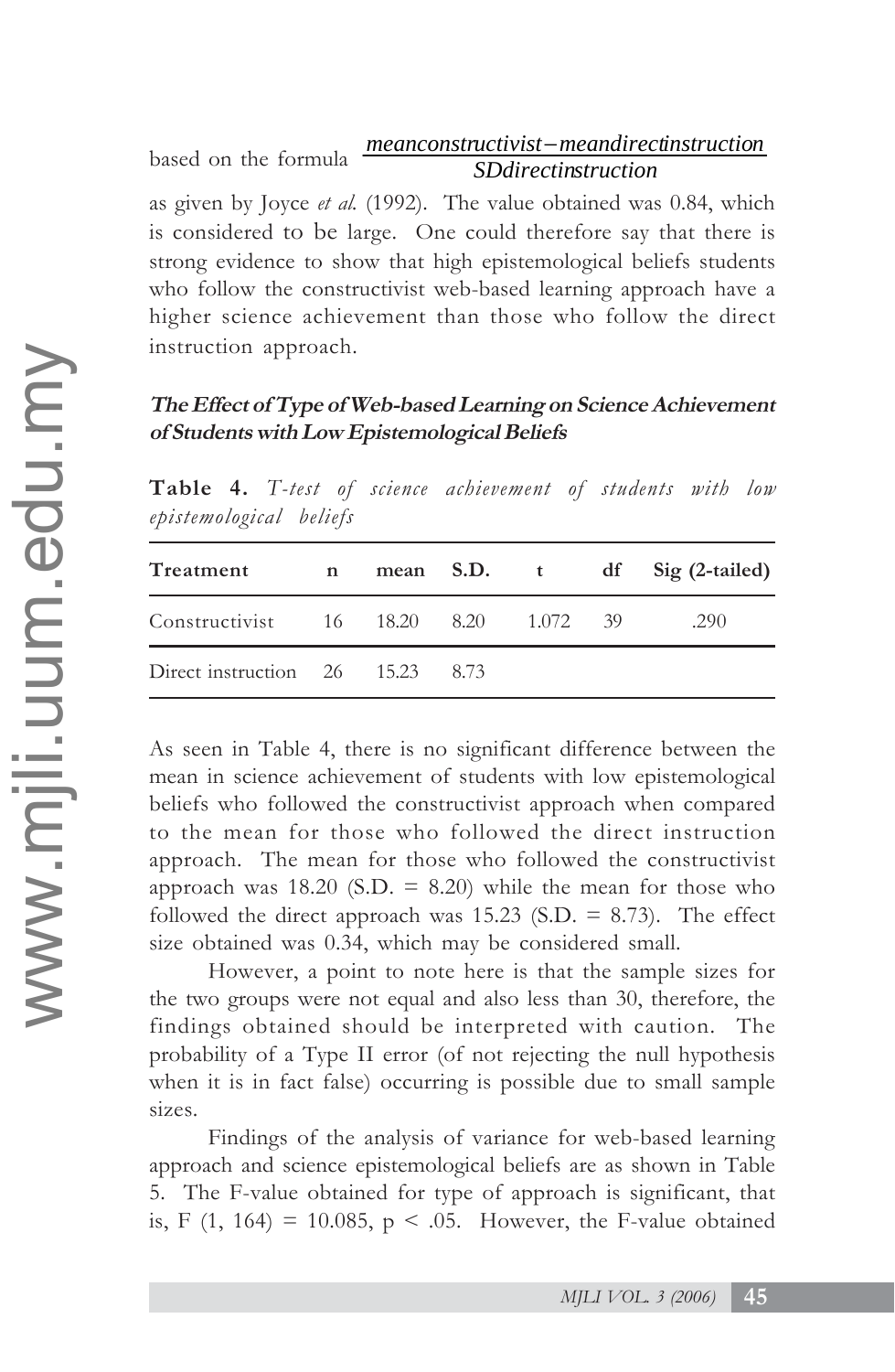for science epistemological beliefs is found to be not significant, that is  $F(1, 164) = .168$ ,  $p = .682$ . The interaction effect for type of web-based learning approach and science epistemological belief is found to be significant, with  $F(2, 164) = 11.540$ ,  $p < .05$ .

# **Main and Interaction Effects of Web-based Learning Approach and Science Epistemological Beliefs**

| Source                                                                                  | squares                        | Sum of df Mean<br>square                                  | F | Sig. |
|-----------------------------------------------------------------------------------------|--------------------------------|-----------------------------------------------------------|---|------|
| Main effect<br>Web-based learning approach<br>Science epistemological beliefs           | 760.255<br>12.666              | $1\quad 760.255\quad 10.085\ .002*$<br>1 12.666 .168 .682 |   |      |
| 2-way interaction Web-based<br>learning approach and science<br>epistemological beliefs | 1739.969                       | 2 869.985 11.540.000*                                     |   |      |
| Explained                                                                               | 1776.423 3 592.141 7.855 .000* |                                                           |   |      |
| Error                                                                                   | 12363.428 164 75.387           |                                                           |   |      |
| Total (Corrected)                                                                       | 14139.851 167                  |                                                           |   |      |

**Table 5.** *Two-way ANOVA for web-based learning approach and science epistemological beliefs*

\* Significant at  $p < .05$ 

The interaction effect between web-based learning approach and science epistemological beliefs is shown in Figure 1. Students with high science epistemological beliefs and also those with low beliefs obtained higher means for science achievement when learning using the constructivist approach as compared to the direct instruction approach. When direct instruction was used for web-based learning, the mean for science achievement of students with low beliefs was higher than that for students with high beliefs. On the other hand, when the constructivist approach was used, the mean for science achievement of students with high beliefs was higher than the mean for science achievement of those with low beliefs.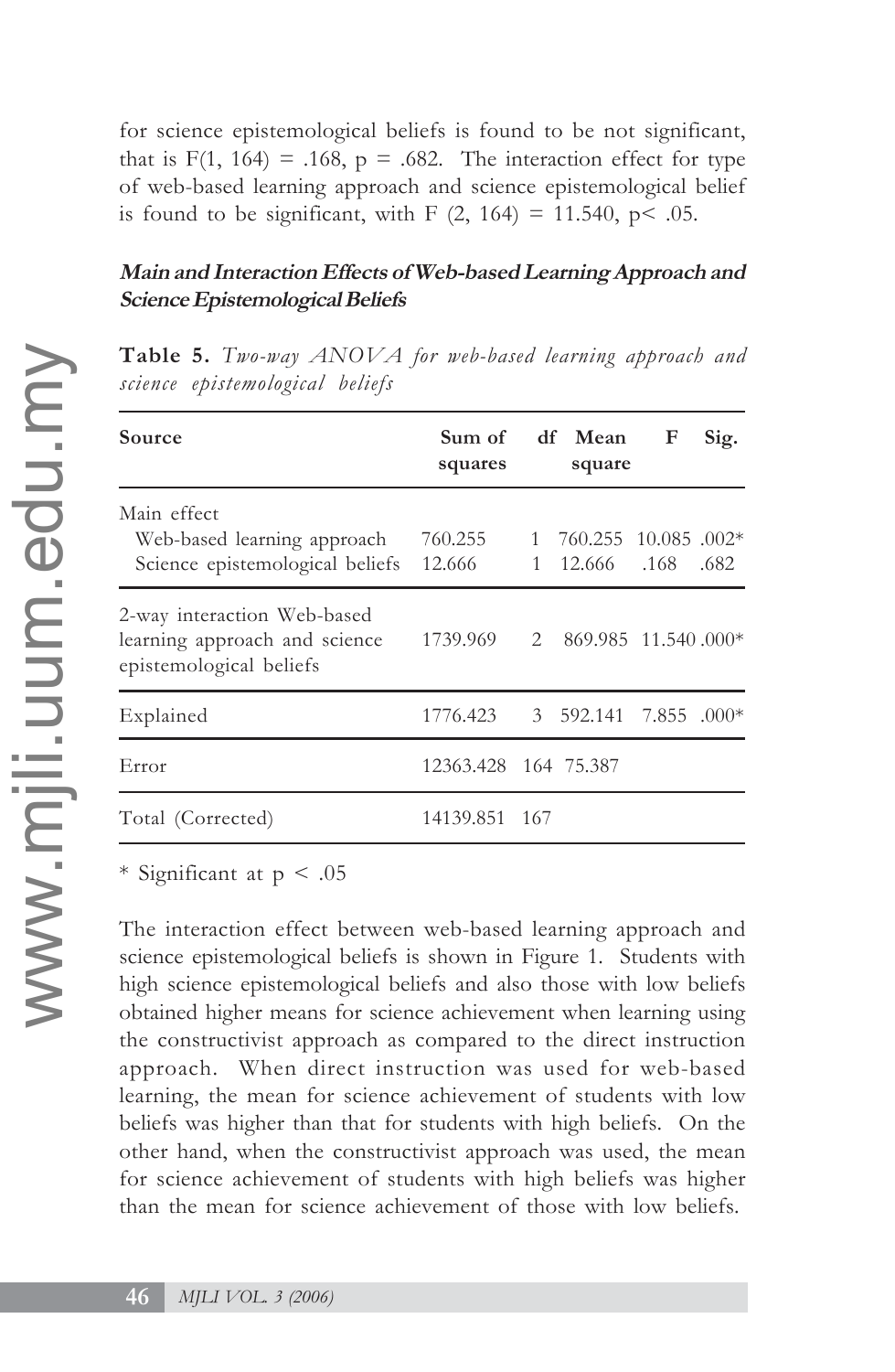

Science epistem ological beliefs

**Figure 1.** *Two-way interaction between web-based learning approach and science epistemological beliefs*

These findings corroborate with the views of Songer and Linn (1991), Qian and Alvermann (1995) and Qian and Alvermann (2000) reviewed earlier. It appears that students with dynamic or high science epistemological beliefs are more willing to be cognitively involved in investigating the status of knowledge claims. As a result they are able to perform better in ill-structured learning environments such as the constructivist web-based learning environment where multiple perspectives on current issues are presented in a tentative manner.

# **CONCLUSION**

The findings from the analysis of inferential statistics in this study strongly suggest that students with high science epistemological beliefs achieve better science results in a constructivist web-based learning environment. However, the expectation, as gathered from the review of literature, that students with low science epistemological studies should fare better in a direct instruction web-based learning environment is not established here. The interaction effect between the web-based learning approach and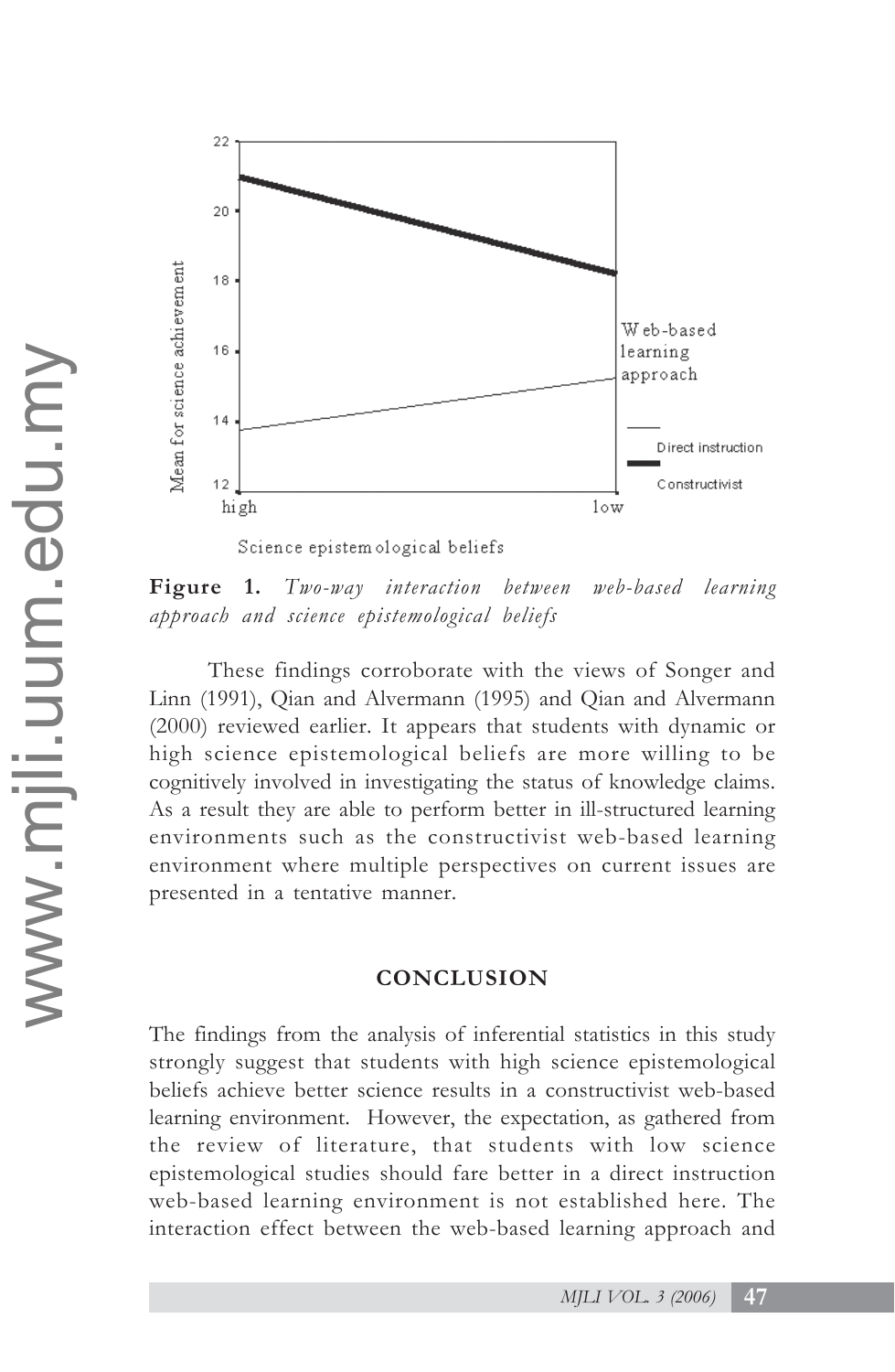science epistemological beliefs indicates that the effect of the former is dependent on the type of science epistemological beliefs held by the students. Students with high epistemological beliefs are more likely to benefit from a constructivist web-based learning environment.

# **Limitations of the Study**

This study covered selected topics in the upper secondary syllabus that is Cell Biology, Genetics, Cell Division, and Biotechnology. The effect of web-based learning approach on other topics might or might not produce similar results. Further, respondents in this study were limited to students from schools which had access to computer laboratories and Internet facilities. The extent to which the findings might be generalised to students from other schools is therefore limited.

# **Suggestions for Further Research**

To obtain a clearer picture of how high science achievers differ from the low achievers in their epistemological beliefs, a causal comparative study comparing the epistemological beliefs profile may be conducted. Also, research using a 2 X 2 factorial design to compare students' science achievement using web-based learning for low and high science ability as well as low and high epistemological beliefs could be carried out. This would enable one to examine the main and interaction effects of science ability and epistemological beliefs.

#### **REFERENCES**

- Bills, C. G. (1997). *Effects of structure and interactivity on Internetbased instruction.* (ERIC Document Reproduction Service No. ED 416 317).
- Brophy, J., & Good, T. L. (1987). Teacher behavior and student achievement. In M. C. Wittrock (Ed.), *Handbook of research on teaching*. (3rd ed.). pp. 328-375. New York: Macmillan.
- Chen, C. (1998). *Integrating Internet resources into the learning of English as a foreign language in a Taiwanese high school: A case study.* (Ed. D. Dissertation, University of Massachusetts). UMI ProQuest Digital Dissertations Publication No. AAT 9909154.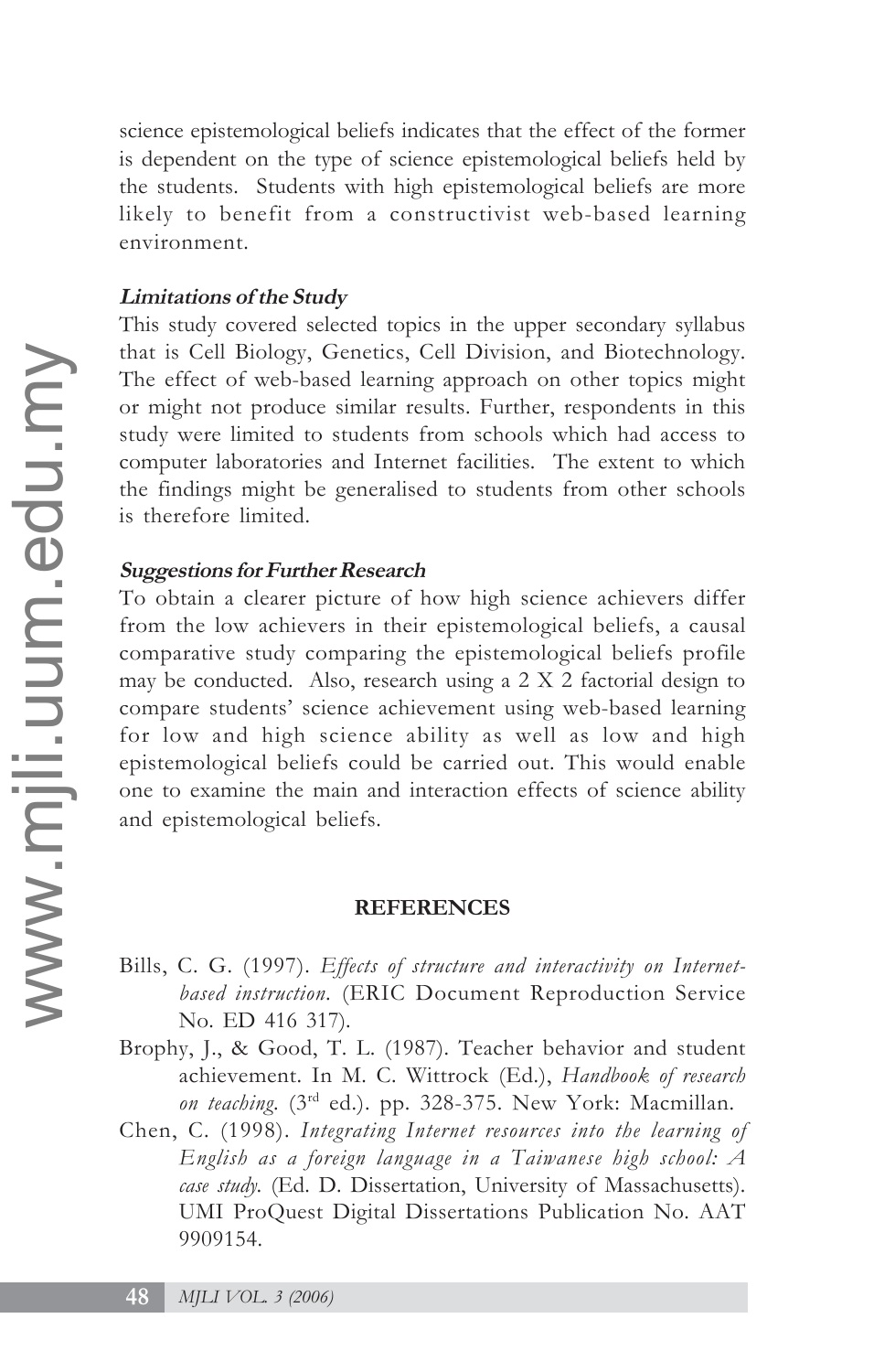- Chen, C., & Rada, R. (1996). Interacting with hypertext: A meta analysis of experimental studies. *Human-Computer Interaction, 11,* 125-156.
- Christianson, R. G. (1999). Comparison of student learning about diffusion and osmosis in constructivist and traditional classrooms. *International Journal of Science Education, 21(6),* 687-698.
- Cobern, W. W. (1991). *World view theory and science education research.* NARST Monograph No. 3. Manhattan, KS: National Association for Research in Science Teaching. (ERIC Document Reproduction Services No. ED 304 345).
- Elder, A. D. (1999). *An exploration of fifth-grade students' epistemological beliefs in science and an investigation of their relation to science learning.* UMI ProQuest Digital Dissertation No. AAT 9929819.
- Filisetti, L., & Fives, H. (2003). The French connections: Examining the links among epistemological beliefs, goal orientations and self-efficacy. In H. Fives (Chair) *Internationalizing the study of epistemology, goal orientations, and self-efficacy*. Paper presented at the annual meeting of the American Educational Research Association, Chicago, IL. [online]. www.education.umd.edu/Depts/EDHD/faculty/ Alexander/ARL /projects.html
- Gatlin, L. S. (1998). *The effect of pedagogy informed by constructivism: A comparison of student achievement across constructivist and traditional classroom environments (Science education).* (Ph. D. Dissertation, University of New Orleans). UMI ProQuest Digital Dissertations Publication No. AAT 9900967.
- Hofer, B. K. (2001). Personal epistemology research: Implications for learning and teaching. *Journal of Educational Psychology Review, 13(4),* 353 – 383.
- Honebein, P. C. (1996). Seven goals for the design of constructivist learning environments. In B. G. Wilson (Ed.), *Constructivist learning environments: Case studies in instructional design*. pp.11-24. Englewood Cliffs, NJ: Educational Technology Publications.
- Hueth, A. G. (1998). *Adoption, diffusion, and optimal uses of computer technologies for instruction in higher education: A case study of a mid-west college.* (Doctoral dissertation,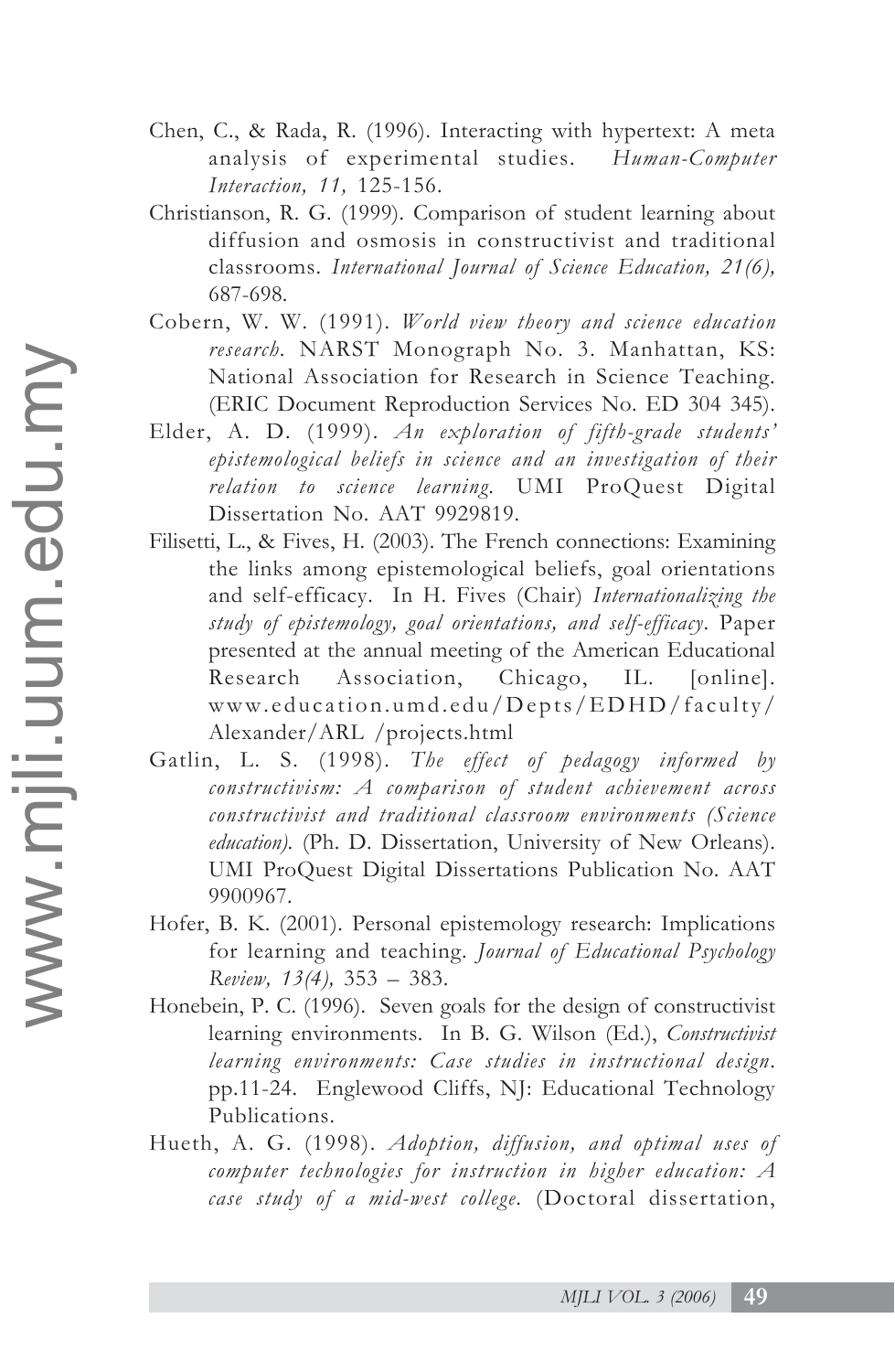University of Dayton). Dissertation Abstracts International-A 59/01.

- Jacobson, M. J., & Spiro, R. J. (1995). Hypertext learning environments, cognitive flexibility, and the transfer of complex knowledge: An empirical investigation. *Journal of Educational Computing Research, 12(4),* 301-333.
- Jamaludin Mohaiadin. (1999). Konstruktivisme: Aplikasinya dalam reka bentuk pembelajaran berasaskan web. In Yusup Hashim & Razmah Man. (Eds.), *Teknologi instruksi dan pendidikan bestari: Persediaan dan cabaran dalam alaf baru.* pp. 1-14. Kuala Lumpur: Persatuan Teknologi Pendidikan Malaysia. Paper presented at the  $12<sup>th</sup>$  Educational Technology Convention in Port Dickson, 8-10 October 1999.
- Jonassen, D. H. (1994). Thinking technology. *Educational Technology, 34(4)*, 34-37.
- Joyce, B., Weil, M., & Showers, B. (1992). Models of teaching. (4<sup>th</sup>) ed.). Boston: Allyn and Bacon.
- Lindner, R. W. (1993). *Self-regulated learning, metacognition* and the problem of transfer. Paper presented at the 48<sup>th</sup> International Correctional Education Association Annual Conference, July 12, 1993, Chicago, IL. [online] www.wiu.edu/users/mfrwl/docs/ ceapre~1.htm
- Miller, M. (1999). *The opportunities and challenges of guided inquiry science for students with special needs.* (Ph. D. dissertation, The University of Michigan). UMI ProQuest Digital Dissertations Publication No. AAT 9938492.
- Morris, K. A. (1998). *A constructivist approach to exploring physical and chemical changes in the junior high science classroom.* (M. S. Thesis, Michigan State University). UMI ProQuest Digital Dissertations Publication No. AAT 1392243.
- Murphy, P. K., Buehl, M. M., Long, J. F., & Monoi, S. (2002). Understanding the achievement of inner-city, adolescents: The influence of epistemological beliefs and goal orientation on academic performance. In M. M. Buehl (Chair), *What is the value of understanding beliefs: An exploration of beliefs related to academic achievement*. Symposium presented at the annual meeting of the American Educational Research Association, New Orleans. [online]. www.coe.ohiostate.edu/pkmurphy/Beliefs goals and gpa.doc
- Norjoharuddeen Mohd. Nor. (1996). *The scientific attitudes and the understanding of the nature of scientific knowledge of in-*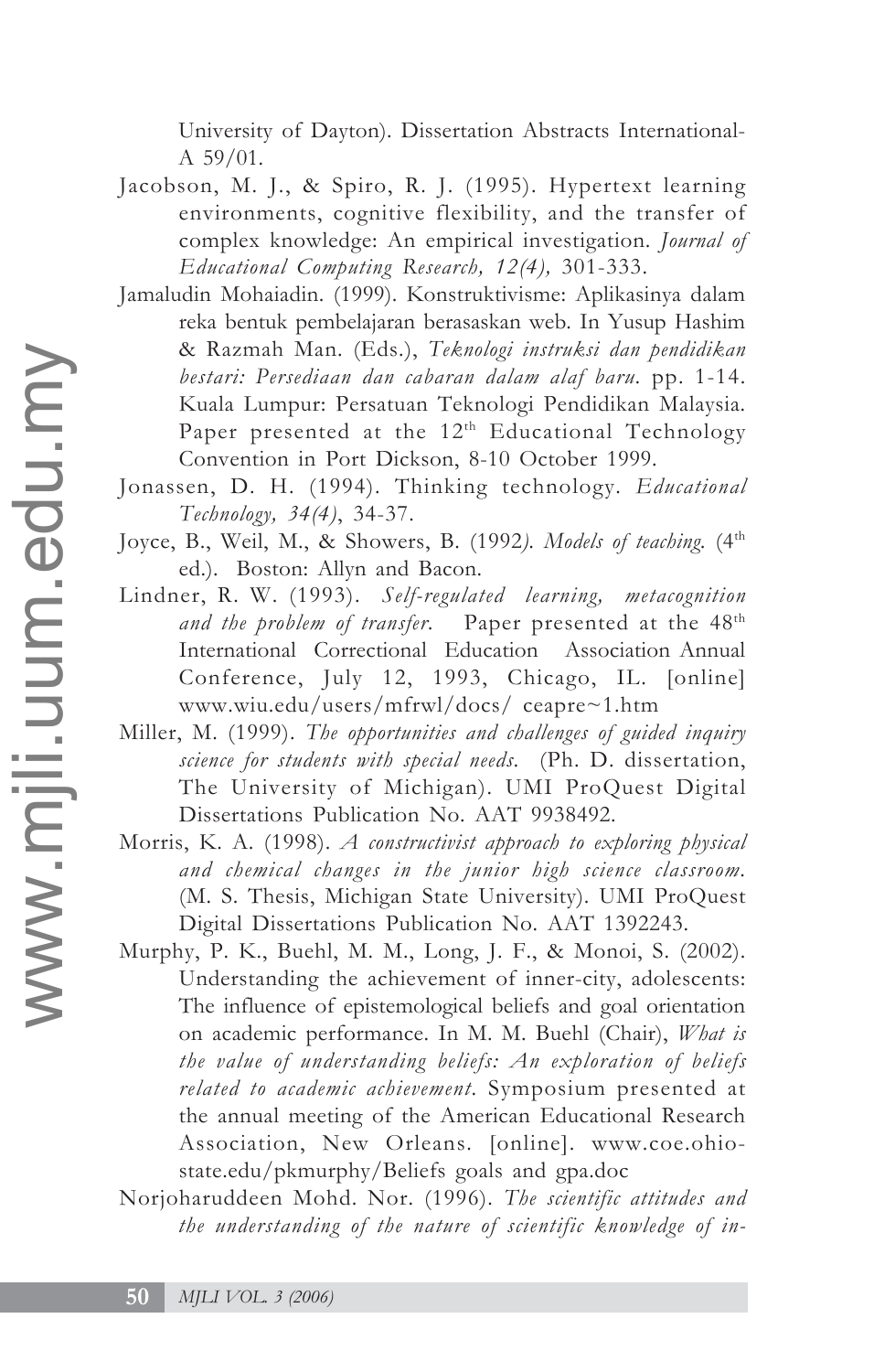*service secondary school teachers with science degrees.* (Unpublished M. Ed. Thesis, University of Houston).

- Pajares, M. F. (1992). Teachers' beliefs and educational research: Cleaning up a messy construct. *Review of Educational Research, 62(3),* 307 – 332.
- Qian, G., & Alvermann, D. E. (1995). The role of epistemological beliefs and learned helplessness in secondary school students' learning science from text. *Journal of Educational Psychology, 87(2),* 282-292.
- Qian, G., & Alvermann, D. E. (2000). Relationship between epistemological beliefs and conceptual change learning. *Reading & Writing Quarterly, 16(1),* 59-74.
- Reeves, T. C. (1998). *The impact of media and technology in schools: A research report prepared for the Bertelsmann Foundation.* [online]. http://www.athensacademy.org/instruct/ media\_tech/reeves0.html
- Roth, W., & Roychoudhury, A. (1994). Physics students' epistemologies and views about knowing and learning. *Journal of Research in Science Teaching, 31(1),* 5 – 30.
- Roulet, R. G. (1998). *Exemplary mathematics teachers: Subject conceptions and instructional practices.* [online].http:// webdoc.sub.gwdg.de/edoc/e/pome/thesis/abstract.htm
- Rubba, P. A. (1977). *Nature of scientific knowledge scale: Test and users' manual.* Carbondale: University of Southern Illinois. (ERIC Document Reproduction Services No. ED 146 225).
- Rubba, P., & Anderson H. (1978). Development of an instrument to develop secondary students' understanding of the nature of scientific knowledge. *Science Education, 62(4),* 449 – 458.
- Saunders, G. L., Cavallo, A. L., & Abraham, M. R. (1999). Relationships among epistemological beliefs, gender, approaches to learning, and implementation of instruction in chemistry laboratory. [online]. www.educ.sfu.ca/ narstsite/conference/saunderscavalloabraham/ saunderscavalloabraham.html
- Schommer, M. (1994). Synthesizing epistemological belief research: Tentative understandings and provocative confusions. *Educational Psychology Review, 6(4),* 293 – 319.
- Schommer-Aikins, M., Mau, W., Brookhart, S., & Hutter, R. (2000). Understanding middle students' beliefs about knowledge and learning using a multidimensional paradigm. *Journal of Educational Research, 94(2),* 120 – 127.